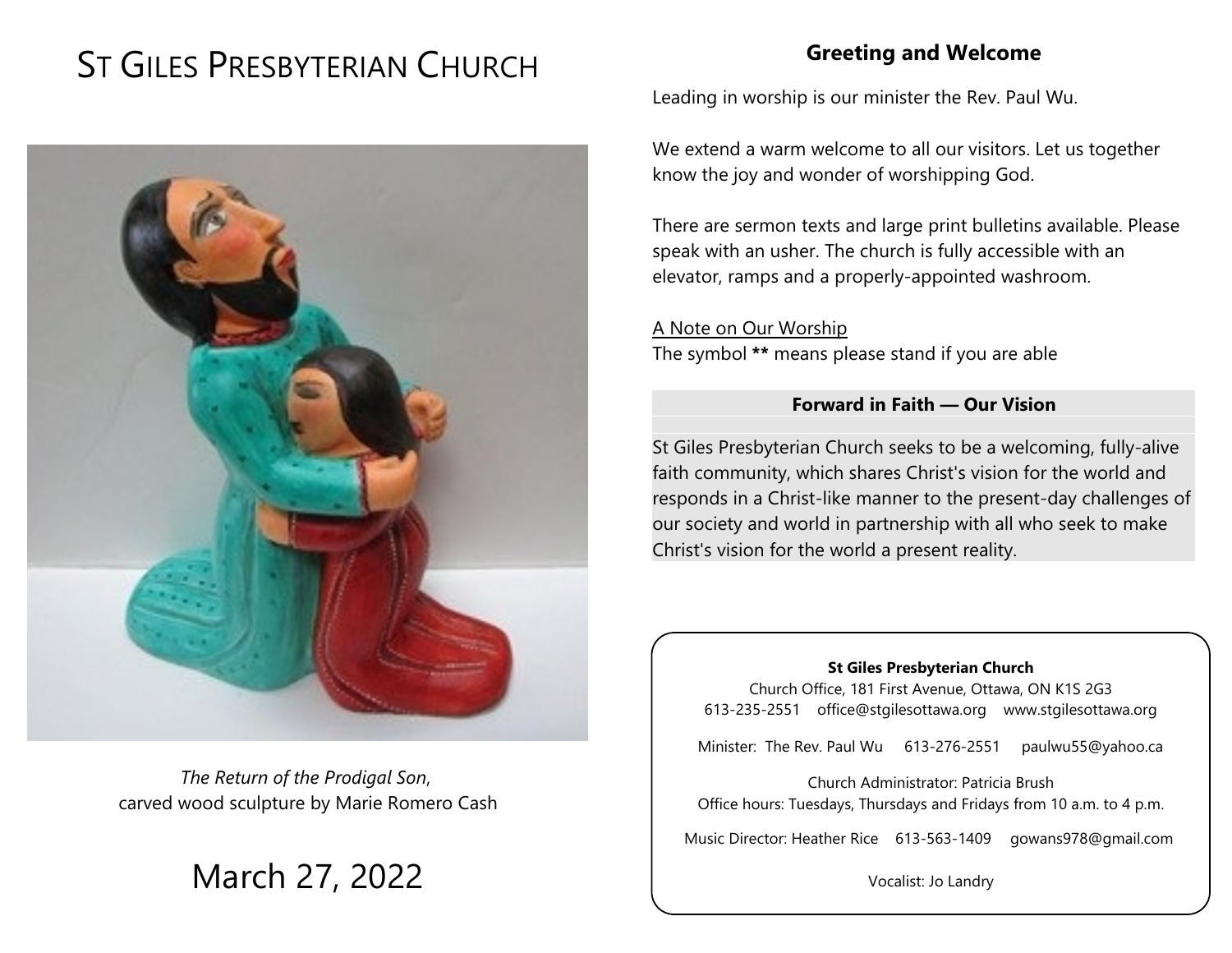We acknowledge that the land on which we gather is the traditional unceded territory of the Algonquin Anishnaabeg People. The Algonquin peoples have lived on this land since time immemorial. We are grateful to have the opportunity to be present in this territory.

Prelude *Andante Tranquillo* from *Sonata in A* by Felix Mendelssohn

Call to Worship

One: If anyone is in Christ, there is a new creation!

## **All: Thanks be to God for such great mercy.**

- One: Everything old has passed away; see, everything has become new!
- **All: Thanks be to God for new beginnings!**
- One: God has given us the ministry of reconciliation through Christ Jesus.
- **All: Together we will make a new beginning in Christ!**
- One: Let us worship God with joyful hearts, trusting God to renew us and all things.
- **All: We will lift our praises to God with hearts refreshed by grace.**

## **\*\*Hymn: Come, let us sing 706**

**1. Come, let us sing of a wonderful love, tender and true, tender and true; out of the heart of the Father above, streaming to me and to you: wonderful love, wonderful love dwells in the heart of the Father above.**

- **2. Jesus the Saviour this gospel to tell joyfully came, joyfully came, came with the helpless and hopeless to dwell, sharing their sorrow and shame: seeking the lost, seeking the lost, saving, redeeming at measureless cost.**
- **3. Jesus is seeking the wanderers yet; why do they roam? why do they roam? Love only waits to forgive and forget; home, weary wanderers, home: wonderful love, wonderful love dwells in the heart of the Father above.**
- **4. Come to my heart, O thou wonderful love; come and abide, come and abide, lifting my life till it rises above envy and falsehood and pride: seeking to be, seeking to be lowly and humble, a learner of thee.**

## Children's Story

## Prayer of Adoration

Merciful God, we gather to worship you in humility and hope because we believe you have the power to change the world; to change the world for the better. We gather to worship you trusting that no one or situation is beyond your concern or your love. Such grace astonishes us. Without your grace we cannot imagine how to live and breath and to be. Inspire us with a vision of your kingdom which will change the world and our lives through the love and mercy we meet in Jesus Christ, your Son and our Saviour.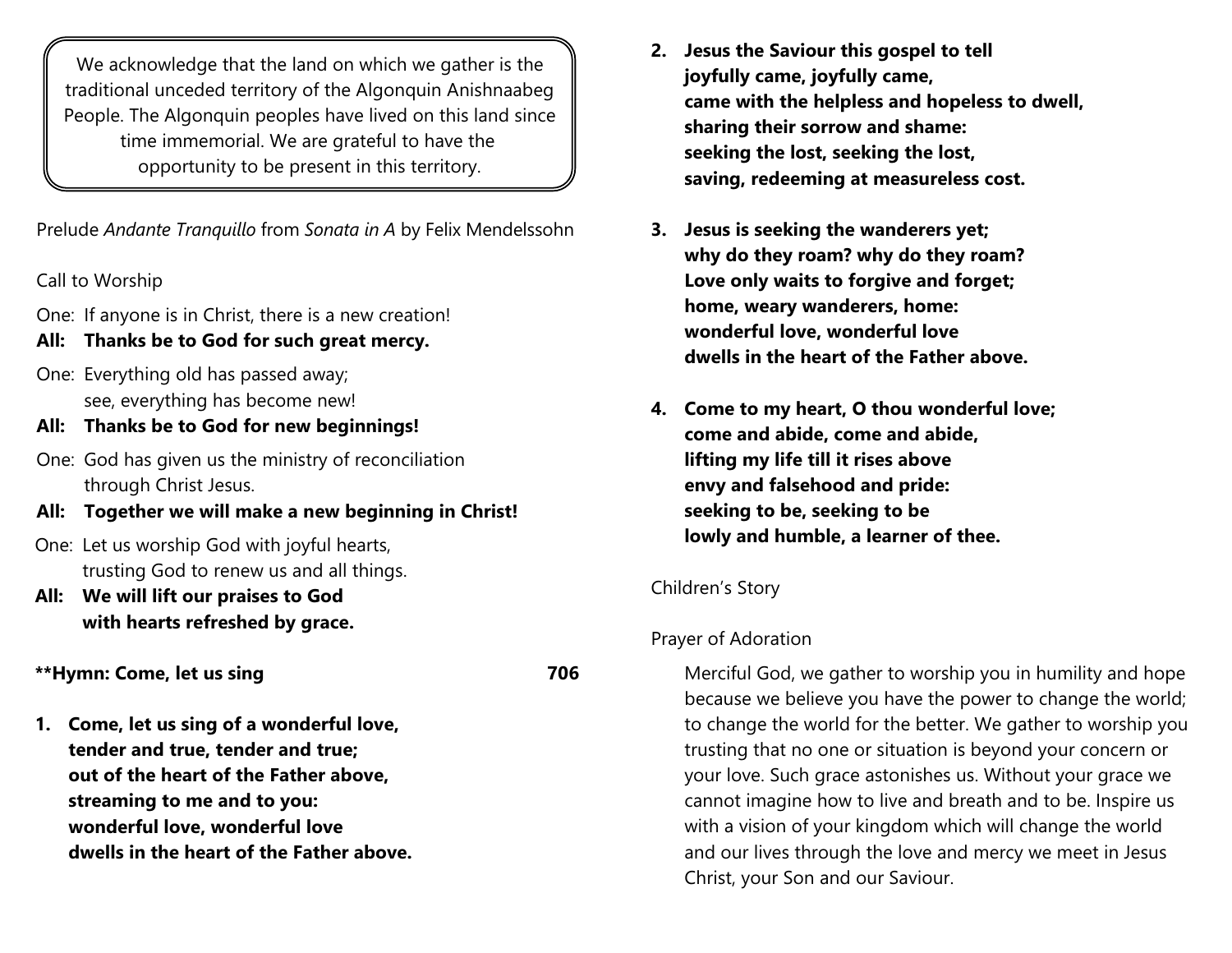## Unison Prayer of Confession

**Loving God, when we pause for a moment in your presence, the daily details of our lives press in on us. We recall things left undone, opportunities ignored. We recall careless words spoken, disappointments that trouble our souls. In silence we offer to you our misspent moments and missed opportunities:**

## (*a period of silence is observed*)

#### The Lord's Prayer

**Our Father who art in heaven, hallowed be thy name. Thy kingdom come, thy will be done on earth as it is in heaven. Give us this day our daily bread, and forgive us our debts as we forgive our debtors, and lead us not into temptation, but deliver us from evil, for thine is the kingdom and the power and the glory, for ever and ever. Amen**

## Assurance of Pardon

Hear the good news that the apostle Paul declares: What can separate us from the love of Christ? Hardship? Distress? Peril or sword? No, in all these things we are more than conquerors through the God who loves us. Neither death nor life, things present nor things to come can separate us from the love of God in Christ Jesus. Thanks be to God for such a promise!

## Scripture

First Reading: 2 Corinthians 5:16–21

From now on, therefore, we regard no one from a human point of view; even though we once knew Christ from a human point of view, we know him no longer in that way. So if anyone is in Christ, there is a new creation: everything old

has passed away; see, everything has become new! All this is from God, who reconciled us to himself through Christ, and has given us the ministry of reconciliation; that is, in Christ God was reconciling the world to himself, not counting their trespasses against them, and entrusting the message of reconciliation to us. So we are ambassadors for Christ, since God is making his appeal through us; we entreat you on behalf of Christ, be reconciled to God. For our sake he made him to be sin who knew no sin, so that in him we might become the righteousness of God.

## Responsive Reading: Psalm 32 *(with refrain 2)*



Blessed are those whose transgression is forgiven, whose sin is covered.

## **Blessed are those whom the Lord does not hold guilty, and in whose spirit there is no deceit.**

While I kept silence, my body wasted away through my groaning all day long.

## **For day and night your hand was heavy upon me; my strength was dried up as by the heat of summer.**

Then I acknowledged my sin to you, and I did not hide my iniquity;

# **I said, "I will confess my transgressions to the Lord," and you forgave the guilt of my sin.**

Therefore let all who are faithful offer prayer to you; at a time of distress, the rush of mighty waters shall not reach them. **You are a hiding place for me; you preserve me from trouble; you surround me with glad cries of deliverance.**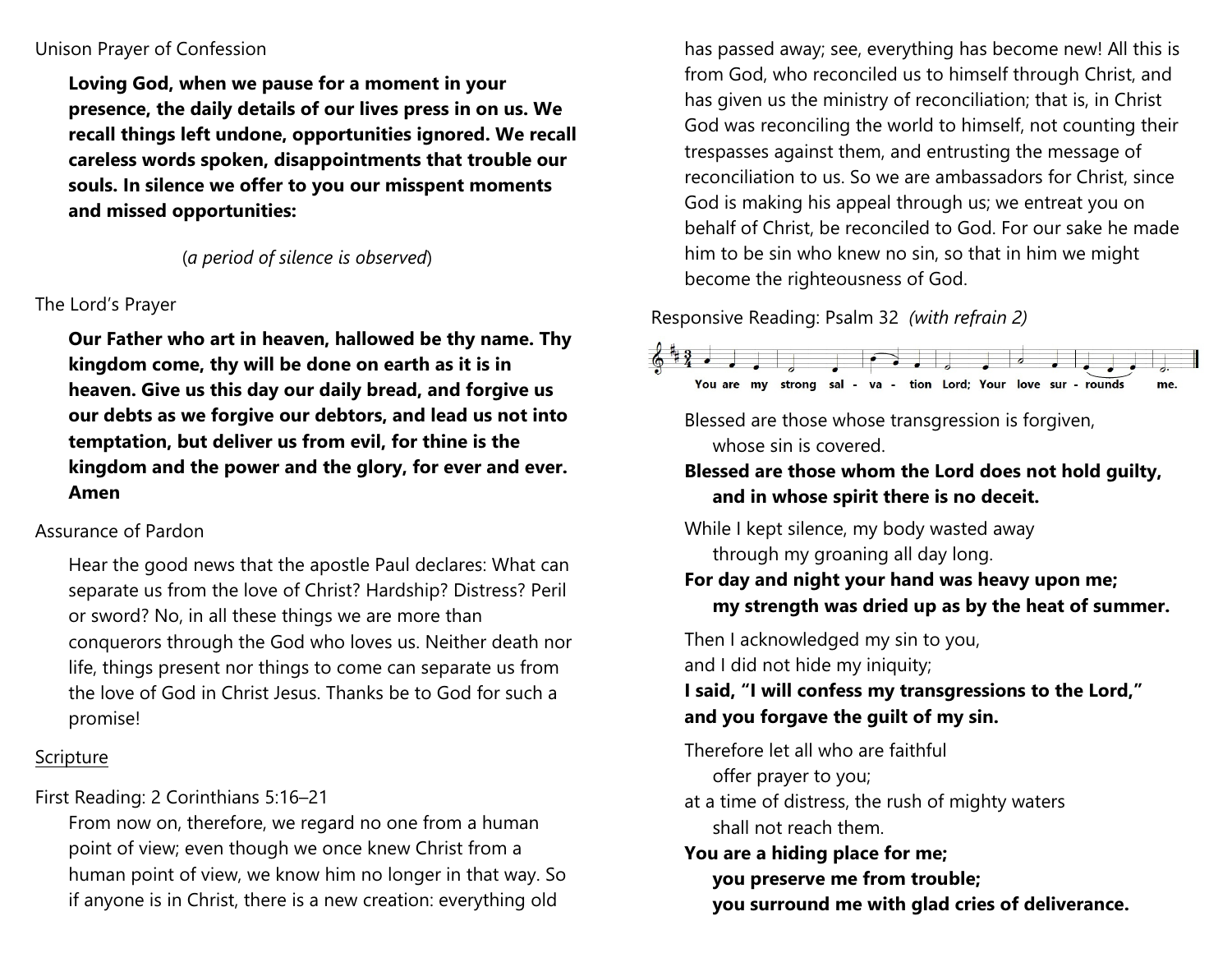- I will instruct you and teach you the way you should go; I will counsel you with my eye upon you.
- Do not be like a horse or a mule, without understanding, whose temper must be curbed with bit and bridle, else it will not stay near you.

**Many are the torments of the wicked, but steadfast love surrounds those who trust in the Lord. Be glad in the Lord and rejoice, O righteous, and shout for joy, all you upright in heart.**

#### Second Reading: Luke 15:1–3, 11b–32

Now all the tax collectors and sinners were coming near to listen to him. And the Pharisees and the scribes were grumbling and saying, "This fellow welcomes sinners and eats with them."

#### So he told them this parable:

"There was a man who had two sons. The younger of them said to his father, 'Father, give me the share of the property that will belong to me.' So he divided his property between them. A few days later the younger son gathered all he had and travelled to a distant country, and there he squandered his property in dissolute living. When he had spent everything, a severe famine took place throughout that country, and he began to be in need. So he went and hired himself out to one of the citizens of that country, who sent him to his fields to feed the pigs. He would gladly have filled himself with the pods that the pigs were eating; and no one gave him anything. But when he came to himself he said, 'How many of my father's hired hands have bread enough and to spare, but here I am dying of hunger! I will get up and go to my father, and I will say to him, "Father, I have sinned against heaven and before you; I am no longer worthy to be called your son; treat me like one of your hired hands."' So he set off and went to his father. But while he was still far off, his father saw him and was filled with compassion; he ran and put his arms around him and kissed him. Then the son said to him, 'Father, I have sinned against heaven and before you; I am no longer worthy to be called your son.' But the father said to his slaves, 'Quickly, bring out a robe — the best one — and put it on him; put a ring on his finger and sandals on his feet. And get the fatted calf and kill it, and let us eat and celebrate; for this son of mine was dead and is alive again; he was lost and is found!' And they began to celebrate.

"Now his elder son was in the field; and when he came and approached the house, he heard music and dancing. He called one of the slaves and asked what was going on. He replied, 'Your brother has come, and your father has killed the fatted calf, because he has got him back safe and sound.' Then he became angry and refused to go in. His father came out and began to plead with him. But he answered his father, 'Listen! For all these years I have been working like a slave for you, and I have never disobeyed your command; yet you have never given me even a young goat so that I might celebrate with my friends. But when this son of yours came back, who has devoured your property with prostitutes, you killed the fatted calf for him!' Then the father said to him, 'Son, you are always with me, and all that is mine is yours. But we had to celebrate and rejoice, because this brother of yours was dead and has come to life; he was lost and has been found.'"

Reader: This is the word of the Lord, **People: Thanks be to God.**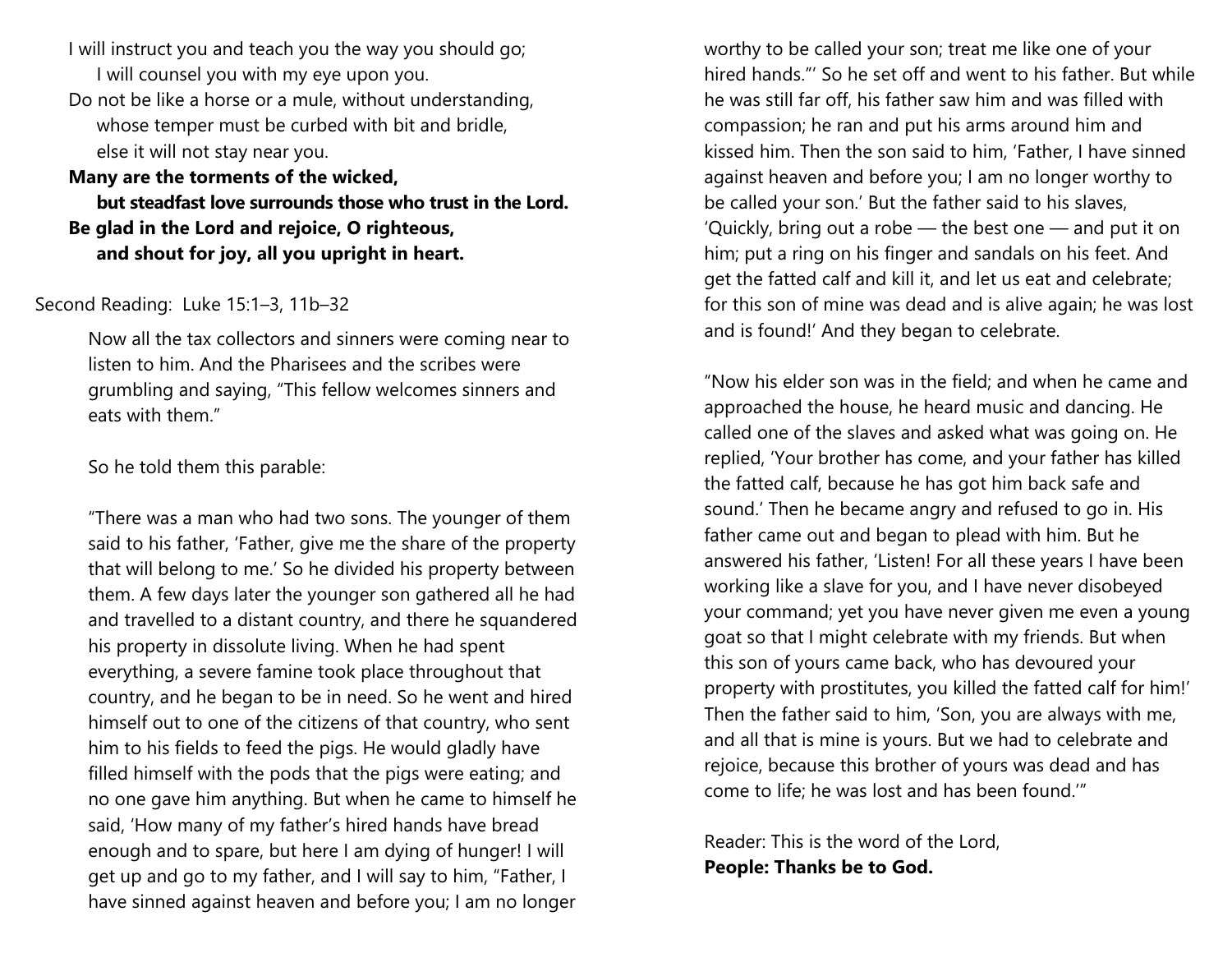| Anthem: Now We Are Ambassadors by Felix Mendelssohn                                          |
|----------------------------------------------------------------------------------------------|
| Now we are ambassadors in the Name of Christ.<br>And in his holy Name, be reconciled to God. |
|                                                                                              |

Sermon Between Lost and Found

Prayers of the People

**\*\*Hymn: Christ's is the world 758**

**1. Christ's is the world in which we move; Christ's are the folk we're summoned to love; Christ's is the voice which calls us to care, and Christ is the one who meets us here.** 

*Refrain*

**To the lost, Christ shows his face; to the unloved, he gives his embrace; to those who cry in pain or disgrace, Christ makes, with his friends, a touching place.**

- **2. Feel for the people we most avoid strange or bereaved or never employed. Feel for the women and feel for the men who fear that their living is all in vain.** *Refrain*
- **3. Feel for the parents who've lost their child, feel for the women whom men have defiled, feel for the baby for whom there's no breast, and feel for the weary who find no rest.** *Refrain*
- **4. Feel for the lives by life confused, riddled with doubt, in loving abused; feel the lonely heart, conscious of sin, which longs to be pure but fears to begin.** *Refrain*

Passing of the Peace

Announcements

## **Offering**

**Doxology: Praise God from whom all blessings flow 830 Praise him, all creatures here below; Praise him above, ye heavenly host; Praise Father, Son and Holy Ghost.**

## Prayer of Dedication

**\*\*Hymn: Help us accept each other 632 to tune #801**

- **1. Help us accept each other as Christ accepted us; teach us as sister, brother, each person to embrace. Be present, Lord, among us and bring us to believe we are ourselves accepted and meant to love and live.**
- **2. Teach us, O Lord, your lessons, as in our daily life we struggle to be human and search for hope and faith. Teach us to care for people, for all — not just for some, to love them as we find them or as they may become.**
- **3. Let your acceptance change us, so that we may be moved in living situations to do the truth in love; to practice your acceptance until we know by heart the table of forgiveness and laughter's healing art.**
- **4. Lord, for today's encounters with all who are in need, who hunger for acceptance, for righteousness and bread, we need new eyes for seeing, new hands for holding on: renew us with your Spirit; Lord, free us, make us one!**

#### Benediction

Postlude *Con Moto Maestoso* from *Sonata in A* by Felix Mendelssohn